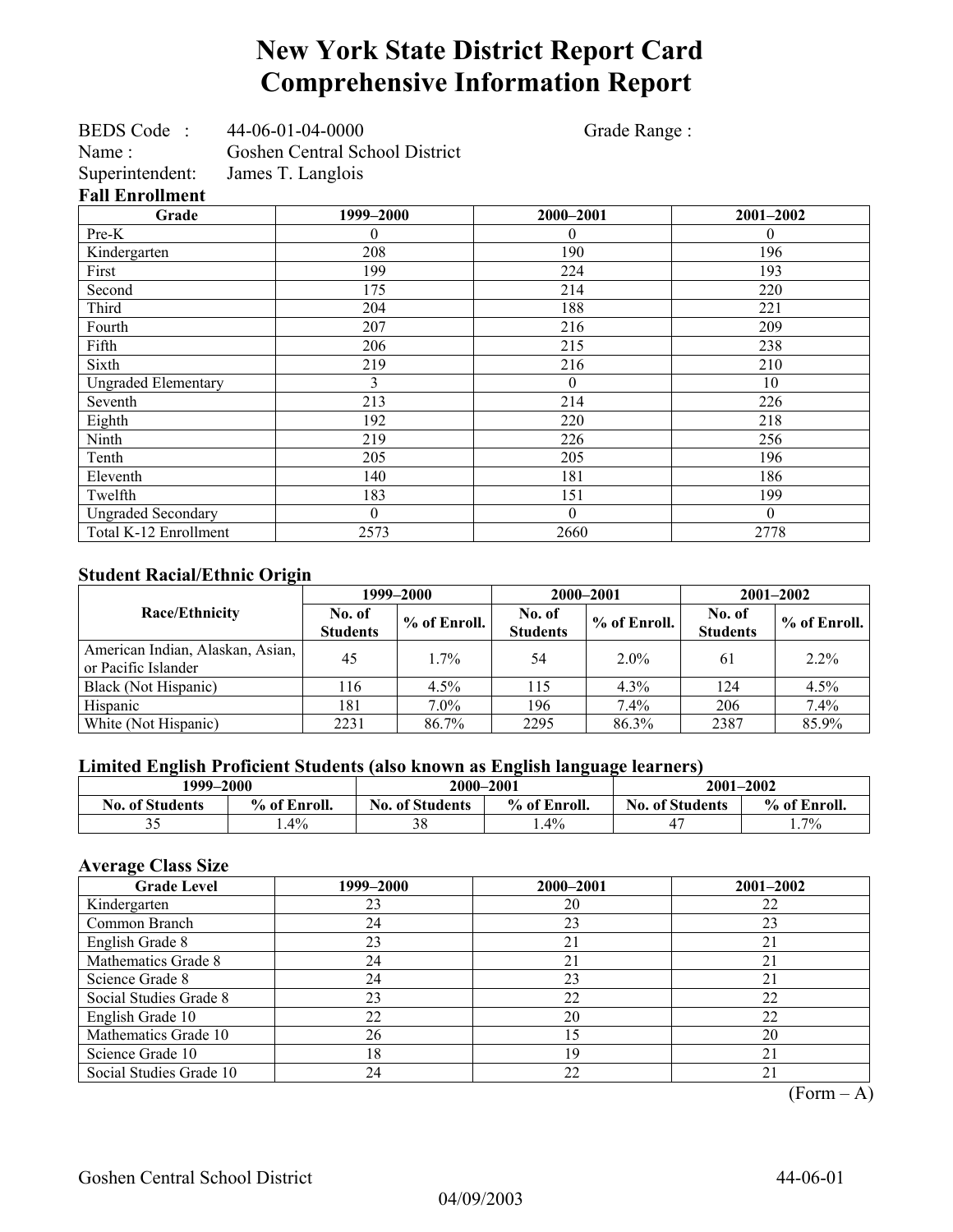#### **District Need to Resource Capacity Category**

| <b>N/RC Category</b> | <b>Description</b>                                                                                 |
|----------------------|----------------------------------------------------------------------------------------------------|
|                      | This is a school district with average student needs in relation to<br>district resource capacity. |

### **Similar School Group and Description**

| <b>Similar School Group</b> | <b>Description</b> |
|-----------------------------|--------------------|
| NА                          | <b>NA</b>          |

All schools within the same N/RC category are divided into three similar school groups defined by the percentage of students in the school who are eligible for the free-lunch program and/or who are limited English proficient (also known as English language learners).

#### **Attendance and Suspension**

|                               | 1998–1999       |         |                 | 1999–2000 | 2000-2001       |         |
|-------------------------------|-----------------|---------|-----------------|-----------|-----------------|---------|
|                               | No. of          | $%$ of  | No. of          | $%$ of    | No. of          | $%$ of  |
|                               | <b>Students</b> | Enroll. | <b>Students</b> | Enroll.   | <b>Students</b> | Enroll. |
| <b>Annual Attendance Rate</b> |                 | 95.7%   |                 | 95.2%     |                 | 95.1%   |
| <b>Student Suspensions</b>    | 85              | $3.5\%$ | 93              | $3.6\%$   | 61              | 2.3%    |

### **Student Socioeconomic and Stability Indicators**

### **(Percent of Enrollment)**

|                          | 1999–2000 | 2000-2001 | $2001 - 2002$ |
|--------------------------|-----------|-----------|---------------|
| <b>Free Lunch</b>        | $7.5\%$   | 5.9%      | 8.5%          |
| <b>Reduced Lunch</b>     | $3.6\%$   | $3.9\%$   | 3.8%          |
| <b>Public Assistance</b> | NA        | NA        | NA            |
| <b>Student Stability</b> | NA        | NA        | NA            |

### **Staff Counts**

| Staff                            | $2001 - 2002$ |  |  |  |  |
|----------------------------------|---------------|--|--|--|--|
| <b>Total Teachers</b>            | 226           |  |  |  |  |
| Total Other Professional Staff   | 29            |  |  |  |  |
| <b>Total Paraprofessionals</b>   |               |  |  |  |  |
| Teaching out of Certification*   | 18            |  |  |  |  |
| Teachers with Temporary Licenses |               |  |  |  |  |
|                                  |               |  |  |  |  |

\*Teaching out of certification more than on an incidental basis. Teachers with temporary licenses are also counted as teaching out of certification.

 $(Form - B)$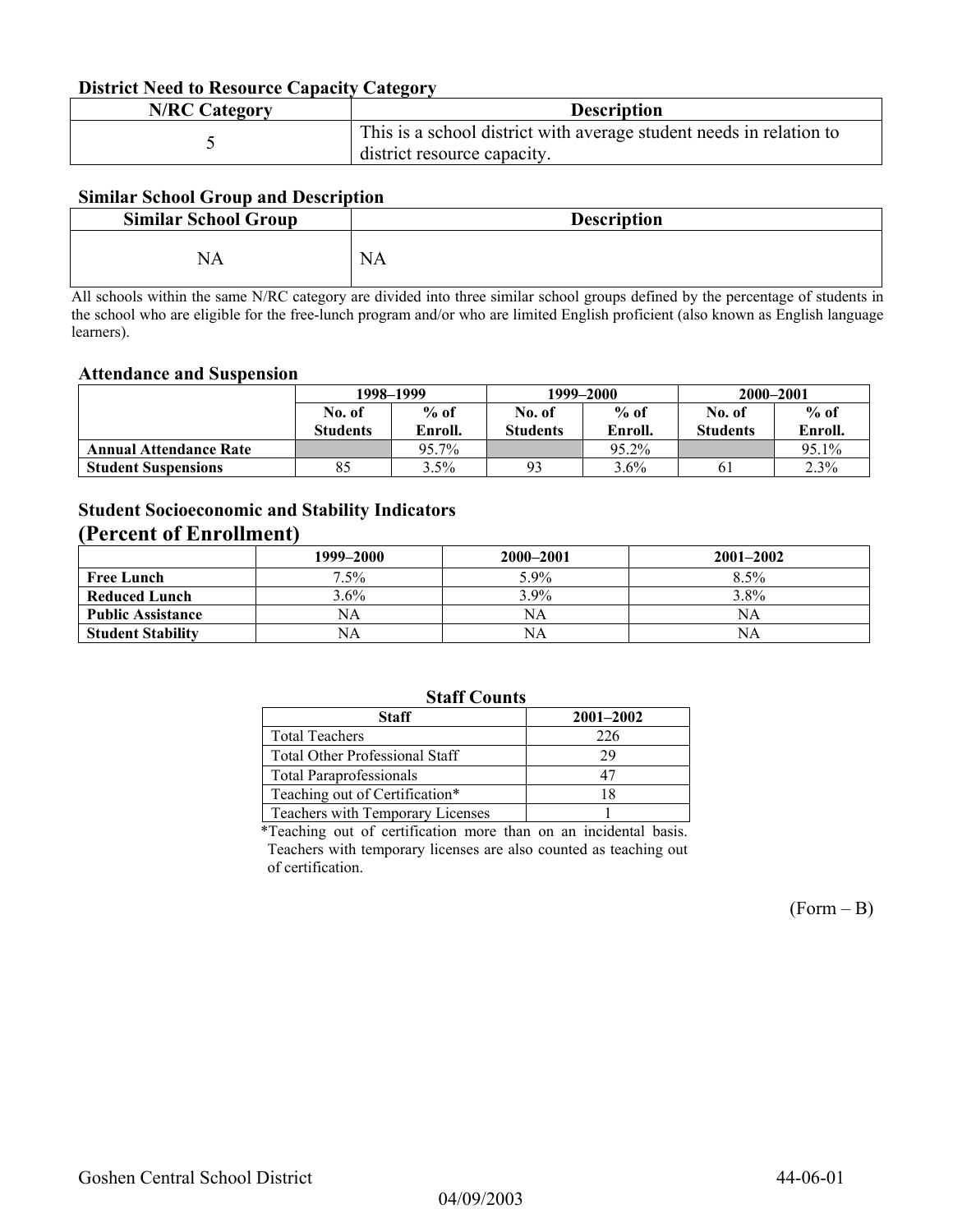# **High School Graduates and Noncompleters**

|                                      | men senoor Graaaates Larming regents Dipromas<br>1999–2000 |                                   |                                                    |                | 2000-2001                         |                                                    |                | $2001 - 2002$                     |                                                    |
|--------------------------------------|------------------------------------------------------------|-----------------------------------|----------------------------------------------------|----------------|-----------------------------------|----------------------------------------------------|----------------|-----------------------------------|----------------------------------------------------|
|                                      | <b>Total</b><br>Grads                                      | <b>Regents</b><br><b>Diplomas</b> | $\frac{6}{9}$<br><b>Regents</b><br><b>Diplomas</b> | Total<br>Grads | <b>Regents</b><br><b>Diplomas</b> | $\frac{0}{0}$<br><b>Regents</b><br><b>Diplomas</b> | Total<br>Grads | <b>Regents</b><br><b>Diplomas</b> | $\frac{6}{9}$<br><b>Regents</b><br><b>Diplomas</b> |
| General<br>Education                 | 153                                                        | 95                                | 62%                                                | 139            | 80                                | 58%                                                | 162            | 107                               | 66%                                                |
| Students with<br><b>Disabilities</b> | 10                                                         |                                   | 10%                                                | 11             |                                   | $9\%$                                              | 14             |                                   | 7%                                                 |
| All Students                         | 163                                                        | 96                                | 59%                                                | 150            | 81                                | 54%                                                | 176            | 108                               | 61%                                                |

### **High School Graduates Earning Regents Diplomas\***

\*Only students awarded local diplomas (including local diplomas with Regents endorsements) are counted as high school graduates. Data reported for the 1999–2000 and 2000–2001 school years include August, January, and June graduates. Data reported for the 2001–2002 school year include only January and June graduates.

#### **Distribution of 2001–2002 Graduates (All Students)**

|               | To 4-vear<br>College | To 2-year<br>College | <b>To Other Post-</b><br>Secondary | To the Military | Emplovment | Other |
|---------------|----------------------|----------------------|------------------------------------|-----------------|------------|-------|
| <b>Number</b> |                      | 70                   |                                    |                 |            |       |
| Percent       | 52%                  | 40%                  | $1\%$                              | $1\%$           | $7\%$      | $0\%$ |

#### **Number of High School Completers with Disabilities in 2001–2002**

| Graduates*<br>(a) | <b>Regents</b><br><b>Diplomas</b><br>b) | <b>IEP Diplomas</b><br>or Certificates<br>(c) | All 2001-2002<br><b>Completers</b><br>$(a+c)$ |
|-------------------|-----------------------------------------|-----------------------------------------------|-----------------------------------------------|
|                   |                                         |                                               |                                               |

\*Local Diplomas (including local diplomas with Regents endorsements)

#### **High School Noncompletion Rates**

|                     |                            |                 | 1999-2000 | 2000-2001       |         |                 | 2001-2002 |  |
|---------------------|----------------------------|-----------------|-----------|-----------------|---------|-----------------|-----------|--|
|                     |                            | No. of          | $%$ of    | No. of          | $%$ of  | No. of          | $%$ of    |  |
|                     |                            | <b>Students</b> | Enroll.   | <b>Students</b> | Enroll. | <b>Students</b> | Enroll.   |  |
| General-            | Dropped Out                |                 |           |                 |         | 4               | $0.5\%$   |  |
| <b>Education</b>    | Entered GED Program*       |                 |           |                 |         | 4               | $0.5\%$   |  |
| <b>Students</b>     | <b>Total Noncompleters</b> |                 |           |                 |         | 8               | 1.0%      |  |
| <b>Students</b>     | Dropped Out                |                 |           |                 |         |                 | $0.1\%$   |  |
| with                | Entered GED Program*       |                 |           |                 |         | $\theta$        | $0.0\%$   |  |
| <b>Disabilities</b> | <b>Total Noncompleters</b> |                 |           |                 |         |                 | $0.1\%$   |  |
| All                 | Dropped Out                | 16              | 2.1%      | Q               | 1.2%    |                 | $0.6\%$   |  |
| <b>Students</b>     | Entered GED Program*       |                 | $0.0\%$   | 10              | $1.3\%$ | 4               | $0.5\%$   |  |
|                     | <b>Total Noncompleters</b> | 16              | $2.1\%$   | 19              | $2.5\%$ | Q               | $1.1\%$   |  |

\*The number and percentage of students who left K-12, diploma-bound systems and entered an alternative program leading to a high school equivalency diploma.

 $(Form - C)$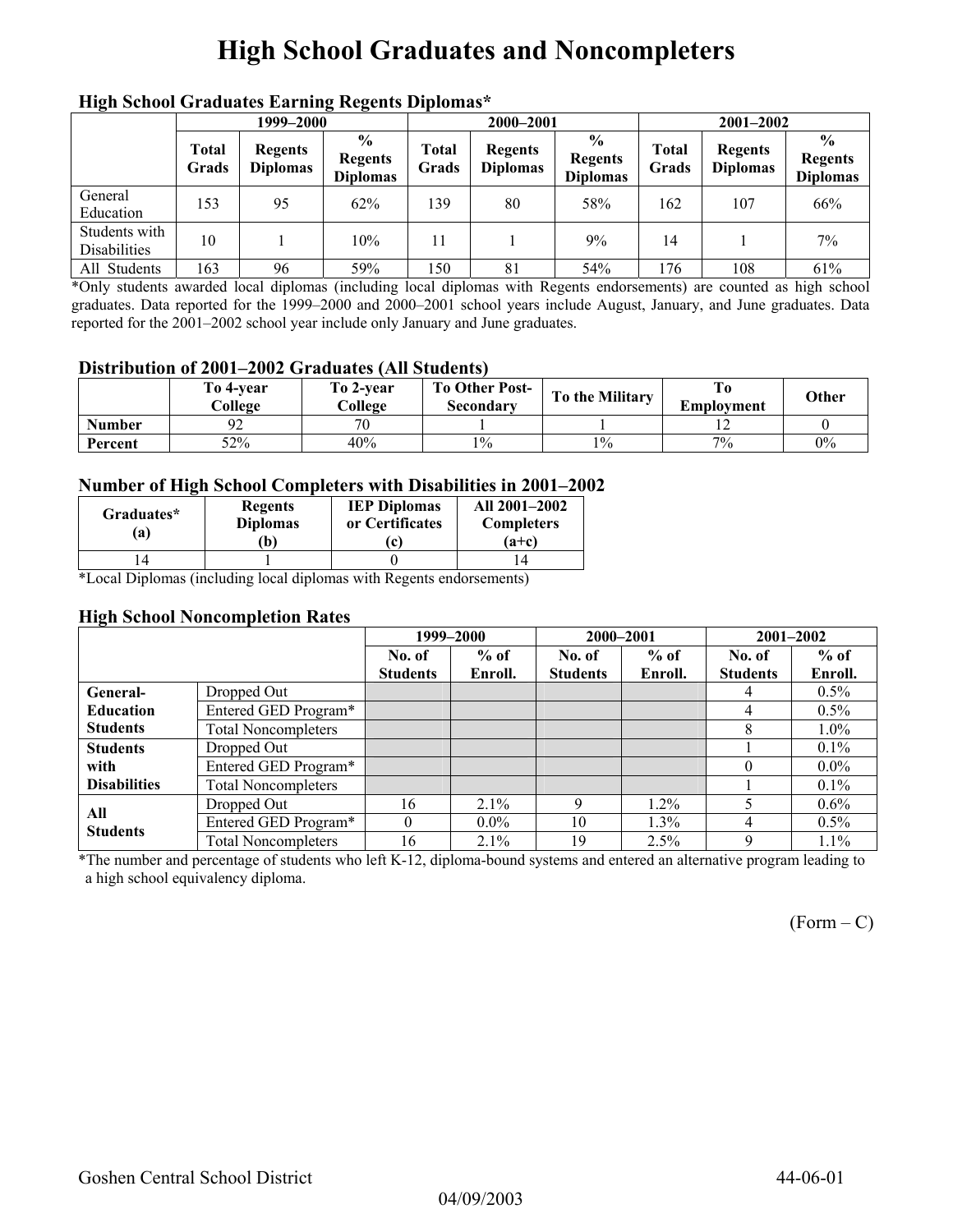# **Second Language Proficiency Examinations**

### **General-Education Students**

| <b>Test</b> | 1999–2000         |           |                   | 2000-2001 | $2001 - 2002$     |           |  |
|-------------|-------------------|-----------|-------------------|-----------|-------------------|-----------|--|
|             | <b>No. Tested</b> | % Passing | <b>No. Tested</b> | % Passing | <b>No. Tested</b> | % Passing |  |
| French      |                   | $0\%$     | 52                | 96%       |                   | $0\%$     |  |
| German      |                   | 0%        |                   |           |                   | $0\%$     |  |
| Italian     |                   | 0%        |                   | 0%        |                   | $0\%$     |  |
| Latin       |                   | $0\%$     |                   | 0%        |                   | $0\%$     |  |
| Spanish     |                   | $0\%$     | 122               | 85%       |                   |           |  |

#### **Students with Disabilities**

| <b>Test</b> | 1999–2000         |           |                   | 2000-2001 | $2001 - 2002$     |           |  |
|-------------|-------------------|-----------|-------------------|-----------|-------------------|-----------|--|
|             | <b>No. Tested</b> | % Passing | <b>No. Tested</b> | % Passing | <b>No. Tested</b> | % Passing |  |
| French      |                   | $0\%$     |                   | $0\%$     |                   | $0\%$     |  |
| German      |                   | $0\%$     |                   | $0\%$     |                   | $0\%$     |  |
| Italian     |                   | $0\%$     |                   | $0\%$     |                   | $0\%$     |  |
| Latin       |                   | $0\%$     |                   | $0\%$     |                   | $0\%$     |  |
| Spanish     |                   | $0\%$     |                   | $0\%$     |                   | $0\%$     |  |

(Form – D)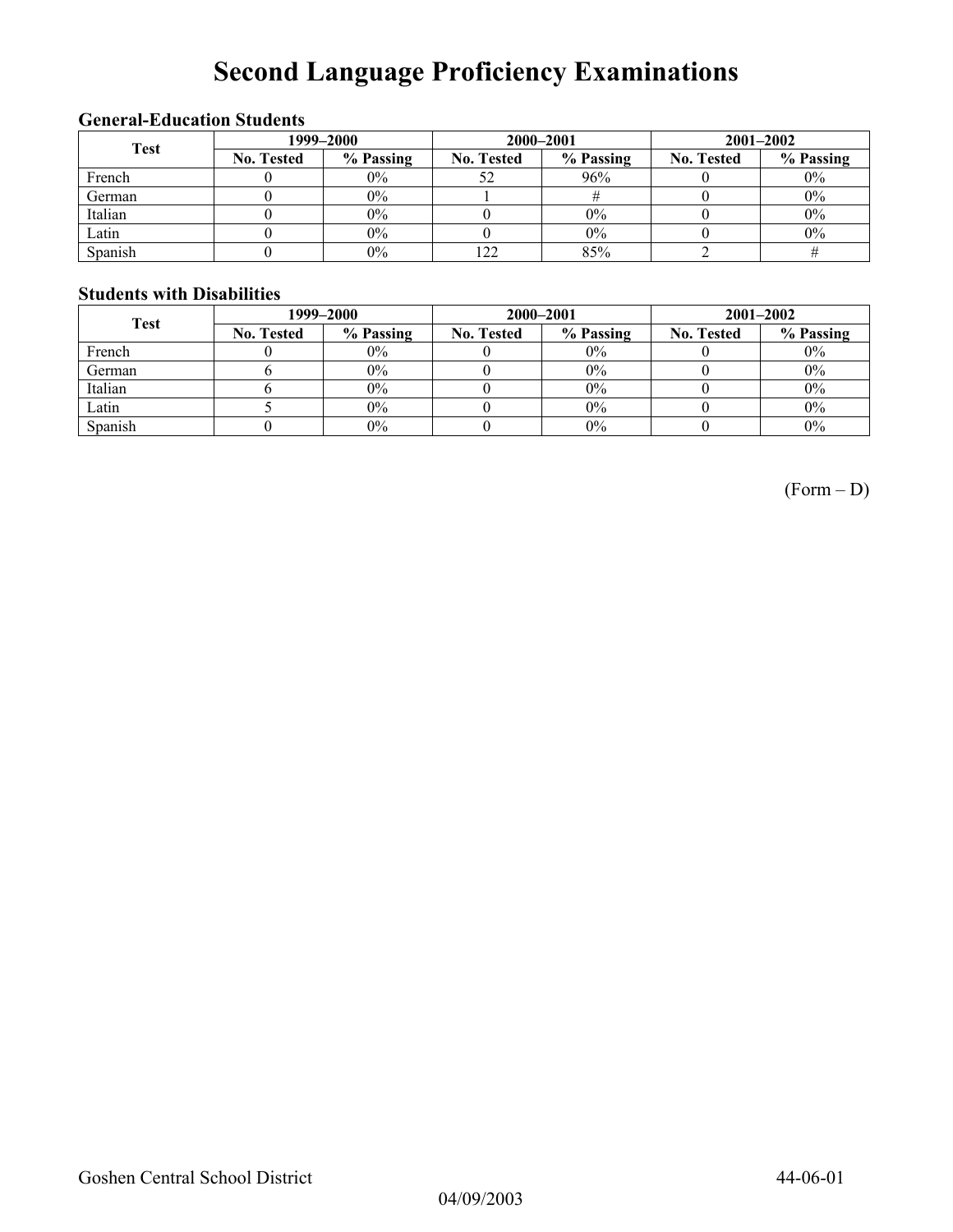# **Regents Competency Tests**

### **General-Education Students**

| Test               | 1999–2000         |           |                   | 2000-2001 | $2001 - 2002$     |           |  |
|--------------------|-------------------|-----------|-------------------|-----------|-------------------|-----------|--|
|                    | <b>No. Tested</b> | % Passing | <b>No. Tested</b> | % Passing | <b>No. Tested</b> | % Passing |  |
| <b>Mathematics</b> |                   |           |                   |           |                   | 100%      |  |
| Science            | 19                | 63%       |                   |           |                   |           |  |
| Reading            |                   | $0\%$     |                   |           |                   |           |  |
| Writing            |                   | 0%        |                   |           |                   |           |  |
| Global Studies     |                   | 12%       |                   |           |                   |           |  |
| U.S. Hist & Gov't  |                   | 60%       |                   |           |                   |           |  |

### **Students with Disabilities**

| <b>Test</b>        | 1999–2000         |           |                   | 2000-2001 | $2001 - 2002$     |           |  |
|--------------------|-------------------|-----------|-------------------|-----------|-------------------|-----------|--|
|                    | <b>No. Tested</b> | % Passing | <b>No. Tested</b> | % Passing | <b>No. Tested</b> | % Passing |  |
| <b>Mathematics</b> | 10                | 60%       |                   | $100\%$   |                   | 76%       |  |
| Science            |                   | 78%       |                   | $0\%$     |                   | 33%       |  |
| Reading            |                   |           |                   |           |                   | 100%      |  |
| Writing            |                   |           |                   |           |                   |           |  |
| Global Studies     |                   | 71%       |                   |           |                   | 57%       |  |
| U.S. Hist & Gov't  |                   | 20%       |                   |           |                   |           |  |

 $(Form - E)$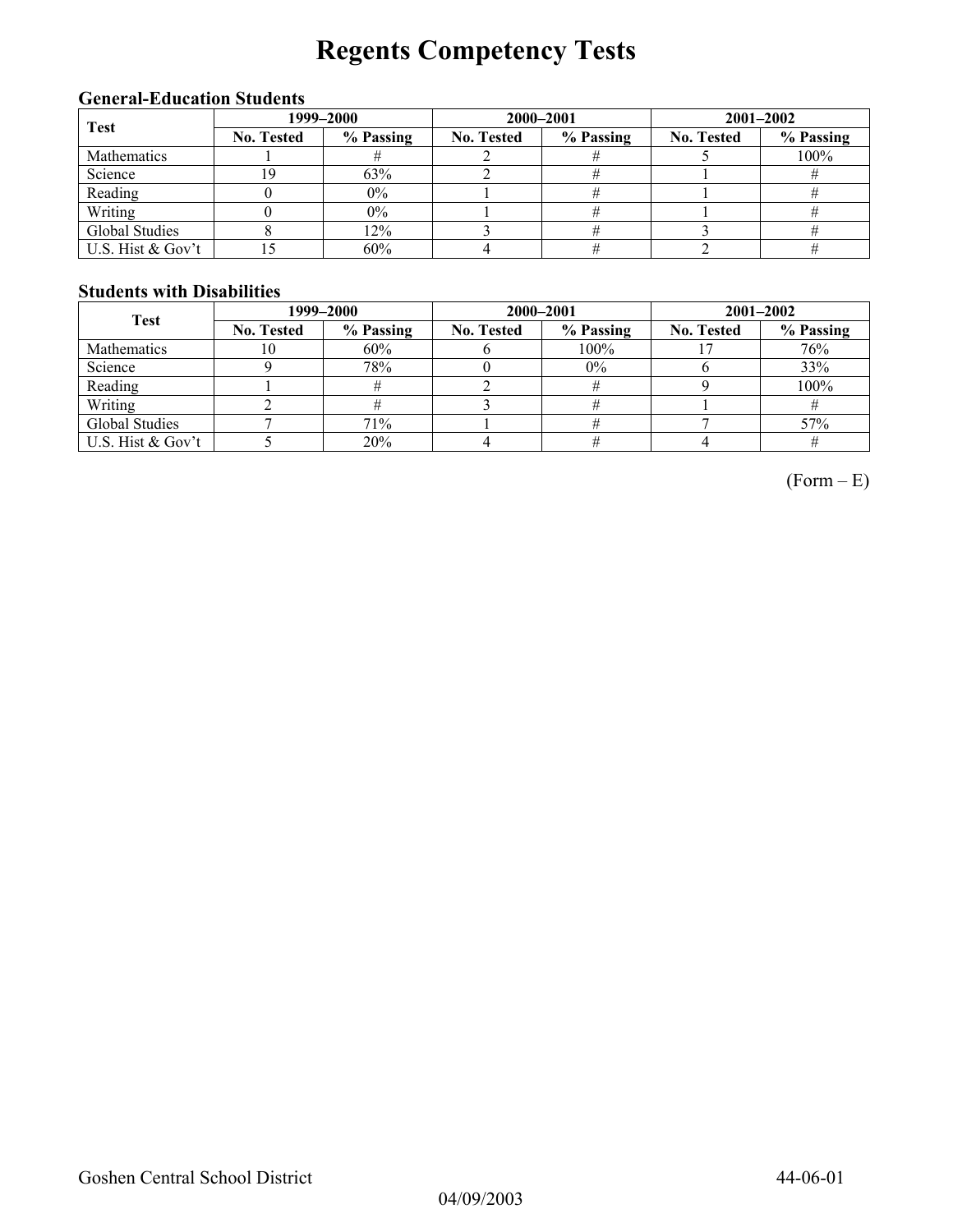| <b>All Students</b>                                               |                                                             |                              |                                                        |                  | <b>Students with Disabilities</b> |                  |  |  |  |
|-------------------------------------------------------------------|-------------------------------------------------------------|------------------------------|--------------------------------------------------------|------------------|-----------------------------------|------------------|--|--|--|
|                                                                   | 2000                                                        | 2001                         | 2002                                                   | 2000             | 2001                              | 2002             |  |  |  |
|                                                                   |                                                             | <b>Comprehensive English</b> |                                                        |                  |                                   |                  |  |  |  |
| Number Tested                                                     | 159                                                         | 177                          | 174                                                    | 13               | 11                                | 10               |  |  |  |
| Number Scoring 55-100                                             | 157                                                         | 171                          | 155                                                    | 13               | 9                                 | $\overline{4}$   |  |  |  |
| Number Scoring 65-100                                             | 131                                                         | 157                          | 140                                                    | $\overline{7}$   | 5                                 | $\overline{4}$   |  |  |  |
| Number Scoring 85-100                                             | $\overline{33}$                                             | 53                           | 72                                                     | $\mathbf{0}$     | $\mathbf{0}$                      | $\mathbf{0}$     |  |  |  |
| Percentage of Tested Scoring 55-100                               | 99%                                                         | 97%                          | 89%                                                    | 100%             | 82%                               | 40%              |  |  |  |
| Percentage of Tested Scoring 65-100                               | 82%                                                         | 89%                          | 80%                                                    | 54%              | 45%                               | 40%              |  |  |  |
| Percentage of Tested Scoring 85-100                               | 21%                                                         | 30%                          | 41%                                                    | $0\%$            | $0\%$                             | $0\%$            |  |  |  |
| Sequential Mathematics, Course I (last administered January 2002) |                                                             |                              |                                                        |                  |                                   |                  |  |  |  |
| Number Tested                                                     | 124                                                         | 55                           | 13                                                     | 15               | 5                                 | 1                |  |  |  |
| Number Scoring 55-100                                             | 74                                                          | $\overline{32}$              | $\overline{7}$                                         | 6                | $\overline{0}$                    | $\overline{\#}$  |  |  |  |
| Number Scoring 65-100                                             | 53                                                          | 18                           | $\overline{5}$                                         | 5                | $\overline{0}$                    | $\overline{\#}$  |  |  |  |
| Number Scoring 85-100                                             | 12                                                          | $\overline{3}$               | $\overline{3}$                                         | $\mathbf{1}$     | $\mathbf{0}$                      | $\#$             |  |  |  |
| Percentage of Tested Scoring 55-100                               | 60%                                                         | 58%                          | 54%                                                    | 40%              | $0\%$                             | $\overline{\#}$  |  |  |  |
| Percentage of Tested Scoring 65-100                               | 43%                                                         | 33%                          | 38%                                                    | 33%              | $0\%$                             | $\#$             |  |  |  |
| Percentage of Tested Scoring 85-100                               | 10%                                                         | 5%                           | 23%                                                    | 7%               | $0\%$                             | $\overline{\#}$  |  |  |  |
| <b>Mathematics A</b>                                              |                                                             |                              |                                                        |                  |                                   |                  |  |  |  |
| Number Tested                                                     | $\boldsymbol{0}$                                            | 186                          | 208                                                    | $\boldsymbol{0}$ | 5                                 | 16               |  |  |  |
| Number Scoring 55-100                                             | $\overline{0}$                                              | 167                          | 168                                                    | $\overline{0}$   | $\overline{2}$                    | $\overline{7}$   |  |  |  |
| Number Scoring 65-100                                             | $\overline{0}$                                              | 143                          | 138                                                    | $\mathbf{0}$     | $\mathbf{0}$                      | 6                |  |  |  |
| Number Scoring 85-100                                             | $\overline{0}$                                              | 31                           | 38                                                     | $\overline{0}$   | $\overline{0}$                    | $\boldsymbol{0}$ |  |  |  |
| Percentage of Tested Scoring 55-100                               | $0\%$                                                       | 90%                          | 81%                                                    | $0\%$            | 40%                               | 44%              |  |  |  |
| Percentage of Tested Scoring 65-100                               | 0%                                                          | 77%                          | 66%                                                    | $0\%$            | $0\%$                             | 38%              |  |  |  |
| Percentage of Tested Scoring 85-100                               | 0%                                                          | 17%                          | 18%                                                    | $0\%$            | $0\%$                             | $0\%$            |  |  |  |
|                                                                   |                                                             |                              | <b>Global Studies (last administered January 2000)</b> |                  |                                   |                  |  |  |  |
| Number Tested                                                     | $\boldsymbol{0}$                                            |                              |                                                        | $\mathbf{0}$     |                                   |                  |  |  |  |
| Number Scoring 55-100                                             | $\mathbf{0}$                                                |                              |                                                        | $\boldsymbol{0}$ |                                   |                  |  |  |  |
| Number Scoring 65-100                                             | $\overline{0}$                                              |                              |                                                        | $\mathbf{0}$     |                                   |                  |  |  |  |
| Number Scoring 85-100                                             | $\overline{0}$                                              |                              |                                                        | $\overline{0}$   |                                   |                  |  |  |  |
| Percentage of Tested Scoring 55-100                               | $0\%$                                                       |                              |                                                        | $0\%$            |                                   |                  |  |  |  |
| Percentage of Tested Scoring 65-100                               | 0%                                                          |                              |                                                        | 0%               |                                   |                  |  |  |  |
| Percentage of Tested Scoring 85-100                               | 0%                                                          |                              |                                                        | 0%               |                                   |                  |  |  |  |
|                                                                   | Global History and Geography (first administered June 2000) |                              |                                                        |                  |                                   |                  |  |  |  |
| Number Tested                                                     | 199                                                         | 184                          | 188                                                    | 12               | 10                                | 17               |  |  |  |
| Number Scoring 55-100                                             | 189                                                         | 177                          | 177                                                    | $\overline{9}$   | $\overline{10}$                   | $\overline{12}$  |  |  |  |
| Number Scoring 65-100                                             | 166                                                         | 163                          | $\overline{152}$                                       | $\overline{7}$   | $\overline{7}$                    | $\overline{10}$  |  |  |  |
| Number Scoring 85-100                                             | $\overline{60}$                                             | $\overline{66}$              | 38                                                     | $\mathbf{1}$     | $\overline{2}$                    | $\overline{0}$   |  |  |  |
| Percentage of Tested Scoring 55-100                               | 95%                                                         | 96%                          | 94%                                                    | 75%              | 100%                              | 71%              |  |  |  |
| Percentage of Tested Scoring 65-100                               | 83%                                                         | 89%                          | $81\%$                                                 | 58%              | 70%                               | 59%              |  |  |  |
| Percentage of Tested Scoring 85-100                               | 30%                                                         | 36%                          | 20%                                                    | 8%               | 20%                               | 0%               |  |  |  |

 $(Form - F)$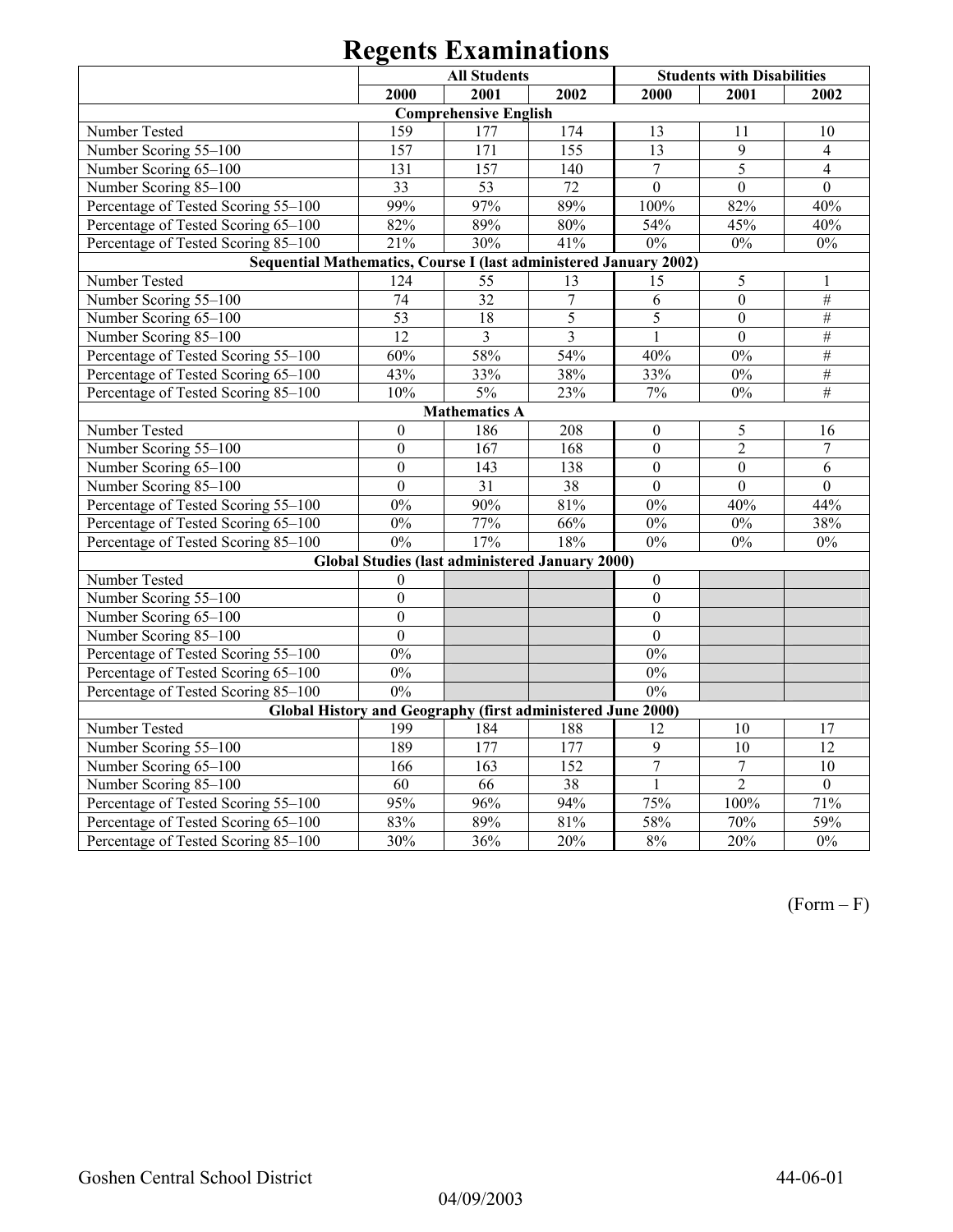|                                                               | <b>All Students</b> |                |                                                   | <b>Students with Disabilities</b> |                  |                |
|---------------------------------------------------------------|---------------------|----------------|---------------------------------------------------|-----------------------------------|------------------|----------------|
|                                                               | 2000                | 2001           | 2002                                              | 2000                              | 2001             | 2002           |
| U.S. History and Government (last administered January 2001)  |                     |                |                                                   |                                   |                  |                |
| Number Tested                                                 | 164                 | 5              |                                                   | 11                                | $\boldsymbol{0}$ |                |
| Number Scoring 55-100                                         | 145                 | 5              |                                                   | 6                                 | $\mathbf{0}$     |                |
| Number Scoring 65-100                                         | 123                 | $\overline{3}$ |                                                   | $\overline{4}$                    | $\overline{0}$   |                |
| Number Scoring 85-100                                         | 39                  | $\overline{0}$ |                                                   | $\mathbf{0}$                      | $\mathbf{0}$     |                |
| Percentage of Tested Scoring 55-100                           | 88%                 | 100%           |                                                   | 55%                               | $0\%$            |                |
| Percentage of Tested Scoring 65-100                           | 75%                 | 60%            |                                                   | 36%                               | 0%               |                |
| Percentage of Tested Scoring 85-100                           | 24%                 | $0\%$          |                                                   | $0\%$                             | $0\%$            |                |
| U.S. History and Government (first administered June 2001)    |                     |                |                                                   |                                   |                  |                |
| Number Tested                                                 |                     | 183            | 185                                               |                                   | 15               | 13             |
| Number Scoring 55-100                                         |                     | 168            | 177                                               |                                   | 11               | 9              |
| Number Scoring 65-100                                         |                     | 161            | 166                                               |                                   | 10               | $8\,$          |
| Number Scoring 85-100                                         |                     | 89             | 69                                                |                                   |                  | $\overline{2}$ |
| Percentage of Tested Scoring 55-100                           |                     | 92%            | 96%                                               |                                   | 73%              | 69%            |
| Percentage of Tested Scoring 65-100                           |                     | 88%            | 90%                                               |                                   | 67%              | 62%            |
| Percentage of Tested Scoring 85-100                           |                     | 49%            | 37%                                               |                                   | 7%               | 15%            |
|                                                               |                     |                | Living Environment (first administered June 2001) |                                   |                  |                |
| Number Tested                                                 |                     | 186            | 205                                               |                                   | 13               | 15             |
| Number Scoring 55-100                                         |                     | 186            | 192                                               |                                   | 13               | 13             |
| Number Scoring 65-100                                         |                     | 178            | 184                                               |                                   | 11               | 12             |
| Number Scoring 85-100                                         |                     | 49             | 68                                                |                                   | $\overline{2}$   | $\overline{2}$ |
| Percentage of Tested Scoring 55-100                           |                     | 100%           | 94%                                               |                                   | 100%             | 87%            |
| Percentage of Tested Scoring 65-100                           |                     | 96%            | 90%                                               |                                   | 85%              | 80%            |
| Percentage of Tested Scoring 85-100                           |                     | 26%            | 33%                                               |                                   | 15%              | 13%            |
| Physical Setting/Earth Science (first administered June 2001) |                     |                |                                                   |                                   |                  |                |
| Number Tested                                                 |                     | 136            | 146                                               |                                   | 1                | 5              |
| Number Scoring 55-100                                         |                     | 129            | 131                                               |                                   | $\overline{\#}$  | 5              |
| Number Scoring 65-100                                         |                     | 125            | 118                                               |                                   | $\#$             | 5              |
| Number Scoring 85-100                                         |                     | 51             | 35                                                |                                   | $\overline{\#}$  | $\mathbf{1}$   |
| Percentage of Tested Scoring 55-100                           |                     | 95%            | 90%                                               |                                   | $\#$             | 100%           |
| Percentage of Tested Scoring 65-100                           |                     | 92%            | 81%                                               |                                   | $\#$             | 100%           |
| Percentage of Tested Scoring 85-100                           |                     | 38%            | 24%                                               |                                   | $\overline{\#}$  | 20%            |

 $(Form - G)$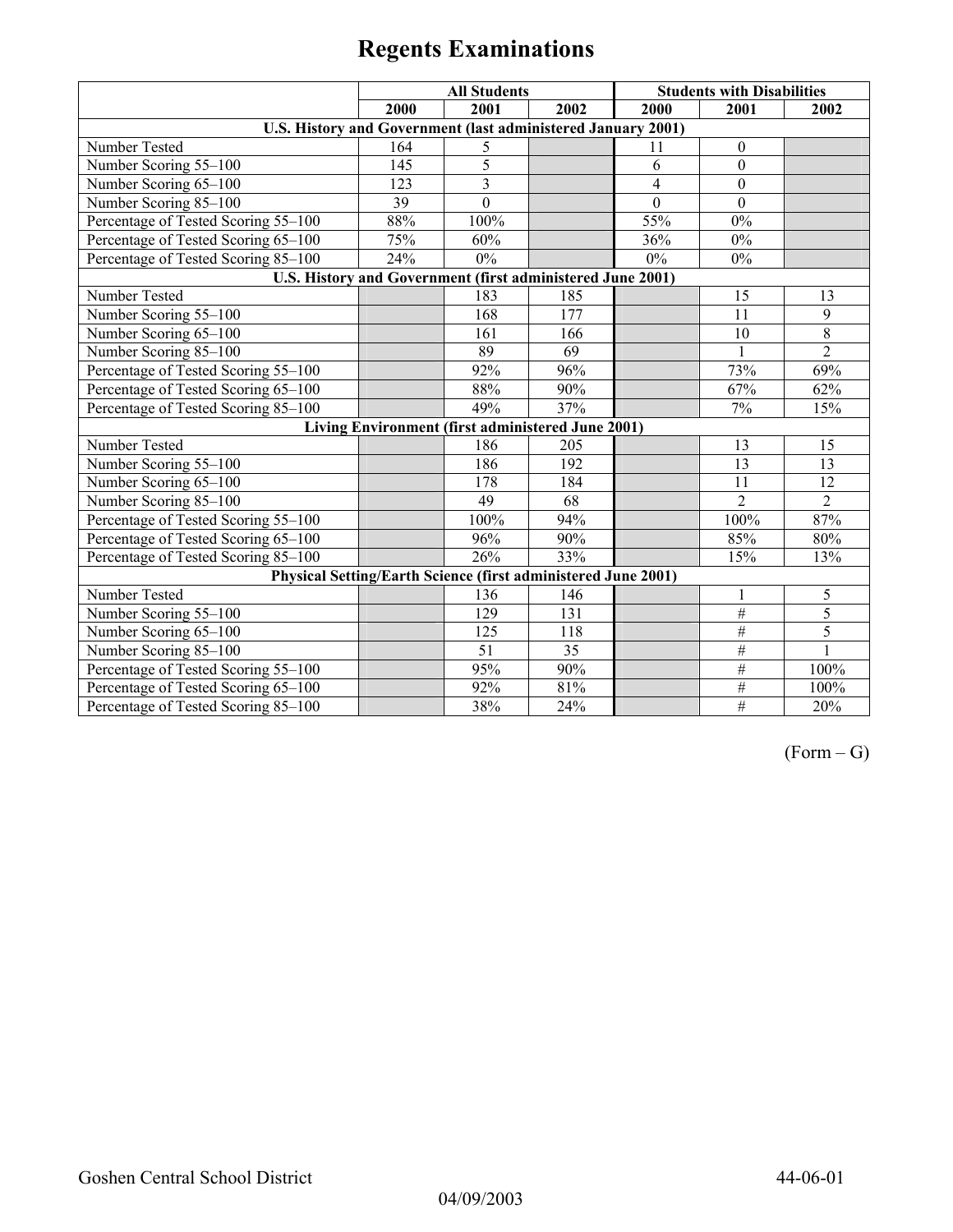# **Average Grade Enrollment**

### **All Students**

| Year | Grade 9<br>Enrollment<br>(June) | Grade 10<br><b>Enrollment</b><br>(June) | Grade 11<br>Enrollment<br>(June) | Grade 12<br><b>Enrollment</b><br>(June) | AGE* |
|------|---------------------------------|-----------------------------------------|----------------------------------|-----------------------------------------|------|
| 2000 | 231                             | 210                                     | 152                              | 177                                     | 193  |
| 2001 | 221                             | 199                                     | 185                              | 152                                     | 189  |
| 2002 | 244                             | 182                                     | 174                              | 189                                     | 197  |

\*In schools with no grade 9–12 enrollment, AGE is the grade 8 enrollment as reported through LEAP.

#### **Students with Disabilities**

| Year | Grade 9<br><b>Enrollment</b><br>(June) | <b>Grade 10</b><br><b>Enrollment</b><br>(June) | Grade 11<br><b>Enrollment</b><br>(June) | Grade 12<br><b>Enrollment</b><br>(June) | AGE* |
|------|----------------------------------------|------------------------------------------------|-----------------------------------------|-----------------------------------------|------|
| 2000 | IJ                                     |                                                |                                         |                                         |      |
| 2001 | 26                                     | ιJ                                             | 14                                      | 10                                      | 10   |
| 2002 | 27                                     | 18                                             |                                         | 15                                      |      |

\*In schools with no grade 9–12 enrollment, AGE is the grade 8 enrollment as reported through LEAP.

(Form – H)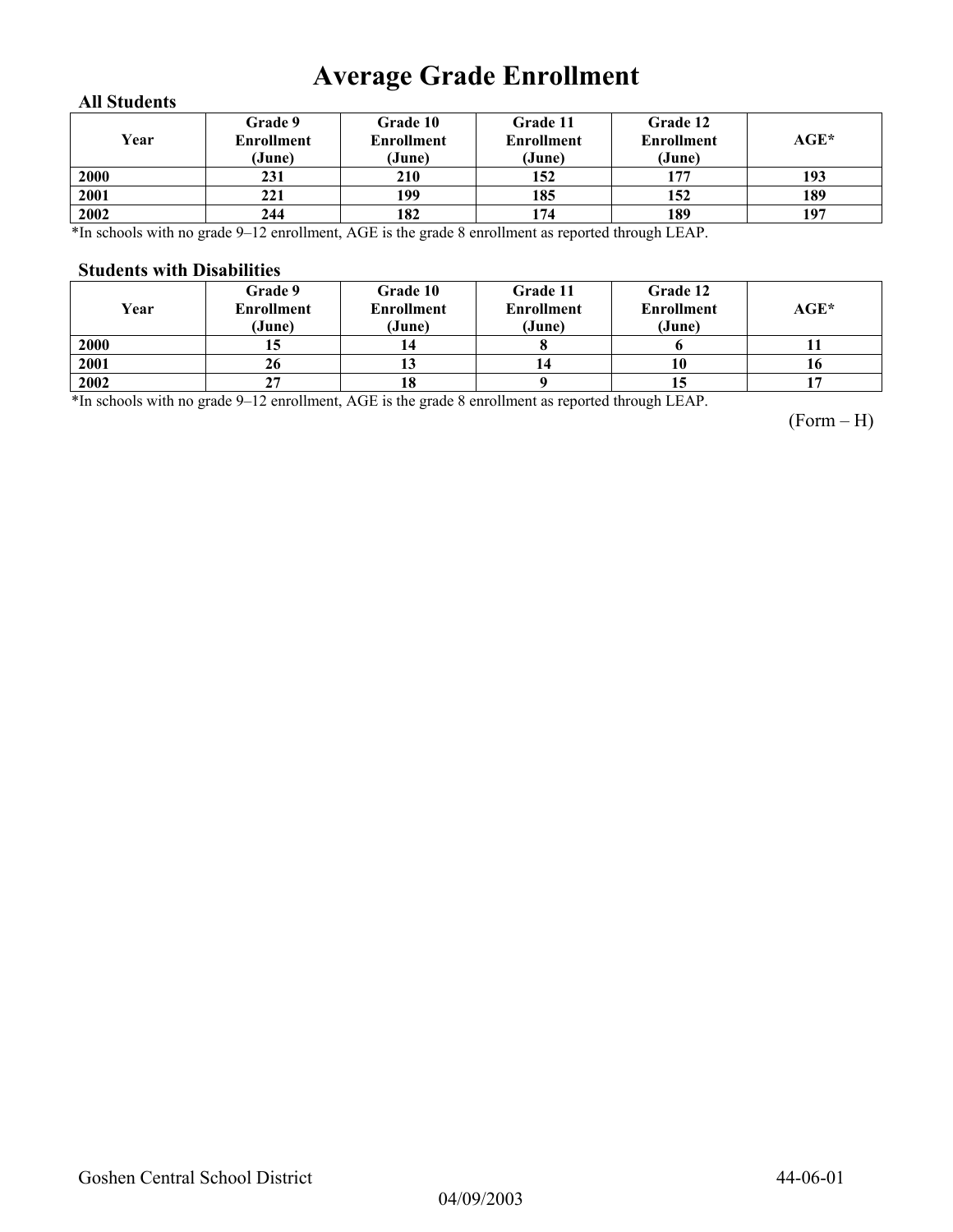|                                       | <b>All Students</b> |                              |                  | <b>Students with Disabilities</b> |                  |                  |  |
|---------------------------------------|---------------------|------------------------------|------------------|-----------------------------------|------------------|------------------|--|
|                                       | 2000                | 2001                         | 2002             | 2000                              | 2001             | 2002             |  |
| <b>Average Grade Enrollment (AGE)</b> | 193                 | 189                          | 197              | 11                                | 16               | 17               |  |
| <b>Comprehensive French</b>           |                     |                              |                  |                                   |                  |                  |  |
| Number Tested                         | 47                  | 39                           | 50               | $\boldsymbol{0}$                  | $\mathbf{0}$     | $\boldsymbol{0}$ |  |
| Number Scoring 55-100                 | 46                  | $\overline{38}$              | $\overline{50}$  | $\overline{0}$                    | $\mathbf{0}$     | $\overline{0}$   |  |
| Number Scoring 65-100                 | 44                  | $\overline{38}$              | $\overline{45}$  | $\overline{0}$                    | $\overline{0}$   | $\mathbf{0}$     |  |
| Number Scoring 85-100                 | $\overline{18}$     | 20                           | 17               | $\boldsymbol{0}$                  | $\boldsymbol{0}$ | $\boldsymbol{0}$ |  |
| Percentage of AGE Tested              | 24%                 | 21%                          | 25%              | 0%                                | 0%               | 0%               |  |
| Percentage of AGE Scoring 55-100      | 24%                 | 20%                          | 25%              | 0%                                | 0%               | 0%               |  |
| Percentage of AGE Scoring 65-100      | 23%                 | 20%                          | 23%              | $0\%$                             | $0\%$            | $0\%$            |  |
| Percentage of AGE Scoring 85-100      | 9%                  | 11%                          | $9\%$            | $0\%$                             | $0\%$            | $0\%$            |  |
| Percentage of Tested Scoring 65-100   | 94%                 | 97%                          | 90%              | 0%                                | 0%               | 0%               |  |
|                                       |                     | <b>Comprehensive Italian</b> |                  |                                   |                  |                  |  |
| Number Tested                         | $\theta$            | $\theta$                     | $\boldsymbol{0}$ | $\theta$                          | $\theta$         | $\mathbf{0}$     |  |
| Number Scoring 55-100                 | $\mathbf{0}$        | $\overline{0}$               | $\overline{0}$   | $\overline{0}$                    | $\overline{0}$   | $\overline{0}$   |  |
| Number Scoring 65-100                 | $\overline{0}$      | $\overline{0}$               | $\overline{0}$   | $\overline{0}$                    | $\overline{0}$   | $\mathbf{0}$     |  |
| Number Scoring 85-100                 | $\overline{0}$      | $\overline{0}$               | $\boldsymbol{0}$ | $\overline{0}$                    | $\mathbf{0}$     | $\boldsymbol{0}$ |  |
| Percentage of AGE Tested              | $0\%$               | $0\%$                        | $0\%$            | 0%                                | 0%               | 0%               |  |
| Percentage of AGE Scoring 55-100      | 0%                  | 0%                           | 0%               | 0%                                | 0%               | 0%               |  |
| Percentage of AGE Scoring 65-100      | 0%                  | 0%                           | 0%               | 0%                                | 0%               | 0%               |  |
| Percentage of AGE Scoring 85-100      | $0\%$               | $0\%$                        | 0%               | $0\%$                             | $0\%$            | $0\%$            |  |
| Percentage of Tested Scoring 65-100   | 0%                  | 0%                           | 0%               | 0%                                | 0%               | $0\%$            |  |
|                                       |                     | <b>Comprehensive German</b>  |                  |                                   |                  |                  |  |
| Number Tested                         | $\boldsymbol{0}$    | $\boldsymbol{0}$             | $\boldsymbol{0}$ | $\boldsymbol{0}$                  | $\boldsymbol{0}$ | $\boldsymbol{0}$ |  |
| Number Scoring 55-100                 | $\boldsymbol{0}$    | $\boldsymbol{0}$             | $\boldsymbol{0}$ | $\overline{0}$                    | $\boldsymbol{0}$ | $\boldsymbol{0}$ |  |
| Number Scoring 65-100                 | $\mathbf{0}$        | $\overline{0}$               | $\overline{0}$   | $\overline{0}$                    | $\overline{0}$   | $\overline{0}$   |  |
| Number Scoring 85-100                 | $\theta$            | $\overline{0}$               | $\theta$         | $\overline{0}$                    | $\theta$         | $\theta$         |  |
| Percentage of AGE Tested              | 0%                  | 0%                           | 0%               | 0%                                | 0%               | 0%               |  |
| Percentage of AGE Scoring 55-100      | 0%                  | $0\%$                        | 0%               | 0%                                | 0%               | 0%               |  |
| Percentage of AGE Scoring 65-100      | $0\%$               | $0\%$                        | $0\%$            | $0\%$                             | $0\%$            | $0\%$            |  |
| Percentage of AGE Scoring 85-100      | $0\%$               | $0\%$                        | 0%               | 0%                                | 0%               | 0%               |  |
| Percentage of Tested Scoring 65-100   | 0%                  | 0%                           | 0%               | 0%                                | $0\%$            | $0\%$            |  |
|                                       |                     | <b>Comprehensive Hebrew</b>  |                  |                                   |                  |                  |  |
| Number Tested                         | $\boldsymbol{0}$    | $\boldsymbol{0}$             | $\boldsymbol{0}$ | $\boldsymbol{0}$                  | $\boldsymbol{0}$ | $\boldsymbol{0}$ |  |
| Number Scoring 55-100                 | $\mathbf{0}$        | $\overline{0}$               | $\overline{0}$   | $\overline{0}$                    | $\overline{0}$   | $\overline{0}$   |  |
| Number Scoring 65-100                 | $\boldsymbol{0}$    | $\boldsymbol{0}$             | $\boldsymbol{0}$ | $\boldsymbol{0}$                  | $\boldsymbol{0}$ | $\boldsymbol{0}$ |  |
| Number Scoring 85-100                 | $\boldsymbol{0}$    | $\boldsymbol{0}$             | $\boldsymbol{0}$ | $\boldsymbol{0}$                  | $\boldsymbol{0}$ | $\boldsymbol{0}$ |  |
| Percentage of AGE Tested              | 0%                  | 0%                           | 0%               | 0%                                | 0%               | 0%               |  |
| Percentage of AGE Scoring 55-100      | 0%                  | 0%                           | 0%               | 0%                                | 0%               | 0%               |  |
| Percentage of AGE Scoring 65-100      | 0%                  | $0\%$                        | 0%               | 0%                                | 0%               | $0\%$            |  |
| Percentage of AGE Scoring 85-100      | $0\%$               | $0\%$                        | $0\%$            | $0\%$                             | $0\%$            | $0\%$            |  |
| Percentage of Tested Scoring 65-100   | 0%                  | 0%                           | 0%               | 0%                                | 0%               | $\overline{0\%}$ |  |

(Form – I)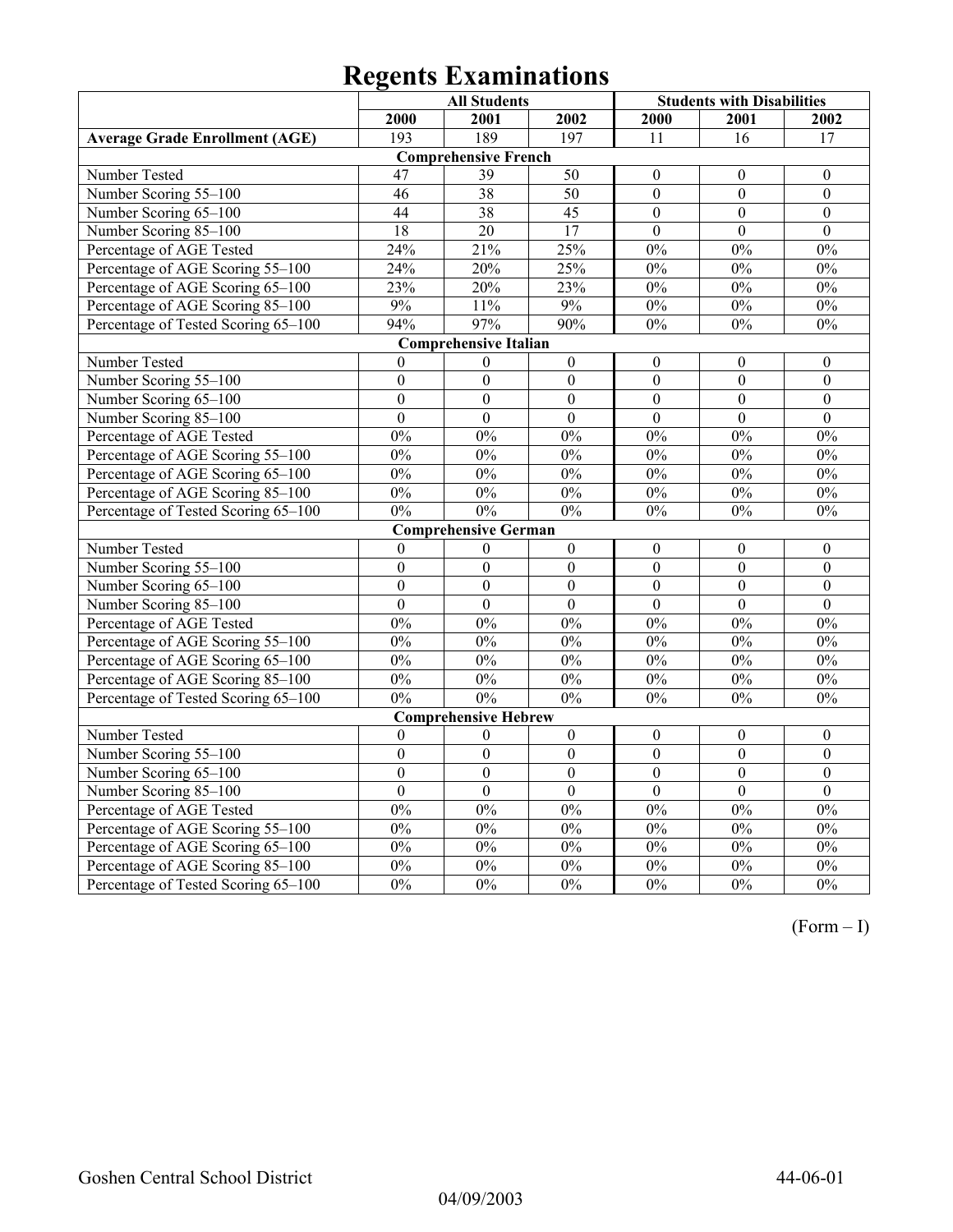|                                       |      | <b>All Students</b>        |      | <b>Students with Disabilities</b> |                  |                  |  |  |
|---------------------------------------|------|----------------------------|------|-----------------------------------|------------------|------------------|--|--|
|                                       | 2000 | 2001                       | 2002 | 2000                              | 2001             | 2002             |  |  |
| <b>Average Grade Enrollment (AGE)</b> | 193  | 189                        | 197  | 11                                | 16               | 17               |  |  |
| <b>Comprehensive Spanish</b>          |      |                            |      |                                   |                  |                  |  |  |
| Number Tested                         | 75   | 82                         | 73   | $\boldsymbol{0}$                  | $\theta$         |                  |  |  |
| Number Scoring 55-100                 | 73   | 82                         | 73   | $\boldsymbol{0}$                  | $\boldsymbol{0}$ | #                |  |  |
| Number Scoring 65-100                 | 67   | 81                         | 73   | $\theta$                          | $\theta$         | #                |  |  |
| Number Scoring 85-100                 | 31   | 51                         | 53   | $\theta$                          | $\Omega$         | #                |  |  |
| Percentage of AGE Tested              | 39%  | 43%                        | 37%  | $0\%$                             | $0\%$            | #                |  |  |
| Percentage of AGE Scoring 55-100      | 38%  | 43%                        | 37%  | $0\%$                             | $0\%$            | #                |  |  |
| Percentage of AGE Scoring 65-100      | 35%  | 43%                        | 37%  | $0\%$                             | $0\%$            | $\#$             |  |  |
| Percentage of AGE Scoring 85-100      | 16%  | 27%                        | 27%  | $0\%$                             | $0\%$            | #                |  |  |
| Percentage of Tested Scoring 65-100   | 89%  | 99%                        | 100% | $0\%$                             | $0\%$            | #                |  |  |
|                                       |      | <b>Comprehensive Latin</b> |      |                                   |                  |                  |  |  |
| Number Tested                         | 5    | 8                          | 7    | $\boldsymbol{0}$                  | $\theta$         | $\boldsymbol{0}$ |  |  |
| Number Scoring 55-100                 | 5    | 8                          | 7    | $\theta$                          | $\theta$         | $\theta$         |  |  |
| Number Scoring 65-100                 | 5    | 8                          | 7    | $\theta$                          | $\theta$         | $\theta$         |  |  |
| Number Scoring 85-100                 | 5    | 8                          | 5    | $\theta$                          | $\theta$         | $\Omega$         |  |  |
| Percentage of AGE Tested              | 3%   | 4%                         | 4%   | $0\%$                             | $0\%$            | $0\%$            |  |  |
| Percentage of AGE Scoring 55-100      | 3%   | 4%                         | 4%   | $0\%$                             | $0\%$            | $0\%$            |  |  |
| Percentage of AGE Scoring 65-100      | 3%   | 4%                         | 4%   | 0%                                | $0\%$            | $0\%$            |  |  |
| Percentage of AGE Scoring 85-100      | 3%   | 4%                         | 3%   | 0%                                | $0\%$            | $0\%$            |  |  |
| Percentage of Tested Scoring 65-100   | 100% | 100%                       | 100% | $0\%$                             | $0\%$            | $0\%$            |  |  |

 $(Form - J)$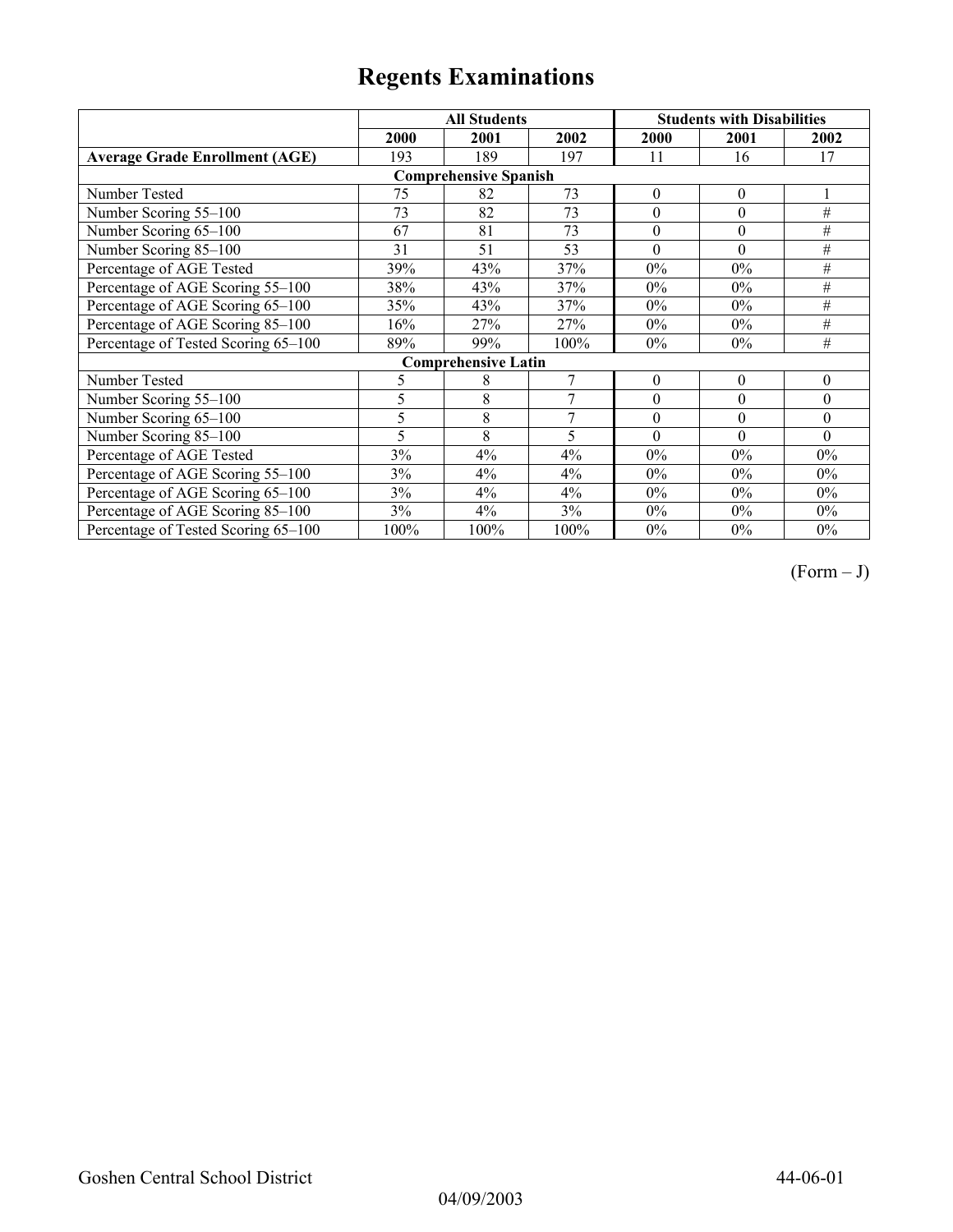|                                           | <b>All Students</b>                          |                 |                  | <b>Students with Disabilities</b> |                 |                  |  |  |
|-------------------------------------------|----------------------------------------------|-----------------|------------------|-----------------------------------|-----------------|------------------|--|--|
|                                           | 2000                                         | 2001            | 2002             | 2000                              | 2001            | 2002             |  |  |
| <b>Average Grade Enrollment (AGE)</b>     | 193                                          | 189             | 197              | 11                                | 16              | 17               |  |  |
|                                           | <b>Sequential Mathematics, Course II</b>     |                 |                  |                                   |                 |                  |  |  |
| Number Tested                             | 199                                          | 36              | 2                | 11                                |                 | $\boldsymbol{0}$ |  |  |
| Number Scoring 55-100                     | 149                                          | $\overline{31}$ | $\overline{\#}$  | $\overline{7}$                    | $\overline{\#}$ | $\mathbf{0}$     |  |  |
| Number Scoring 65-100                     | 118                                          | 27              | $\#$             | $\overline{4}$                    | $\overline{\#}$ | $\theta$         |  |  |
| Number Scoring 85-100                     | 47                                           | 6               | $\#$             |                                   | $\#$            | $\mathbf{0}$     |  |  |
| Percentage of AGE Tested                  | 103%                                         | 19%             | $\#$             | 100%                              | $\#$            | 0%               |  |  |
| Percentage of AGE Scoring 55-100          | 77%                                          | 16%             | #                | 64%                               | #               | $0\%$            |  |  |
| Percentage of AGE Scoring 65-100          | 61%                                          | 14%             | $\frac{1}{2}$    | 36%                               | $\overline{\#}$ | $0\%$            |  |  |
| Percentage of AGE Scoring 85-100          | 24%                                          | 3%              | $\#$             | 9%                                | $\overline{\#}$ | $0\%$            |  |  |
| Percentage of Tested Scoring 65-100       | 59%                                          | 75%             | $\overline{\#}$  | 36%                               | #               | $0\%$            |  |  |
| <b>Sequential Mathematics, Course III</b> |                                              |                 |                  |                                   |                 |                  |  |  |
| Number Tested                             | 120                                          | 117             | 124              | 3                                 | $\mathbf{0}$    | 3                |  |  |
| Number Scoring 55-100                     | 98                                           | 101             | 80               | $#$                               | $\mathbf{0}$    | #                |  |  |
| Number Scoring 65-100                     | 85                                           | 95              | 69               | #                                 | $\mathbf{0}$    | #                |  |  |
| Number Scoring 85-100                     | 35                                           | 41              | 33               | #                                 | $\mathbf{0}$    | $\#$             |  |  |
| Percentage of AGE Tested                  | 62%                                          | 62%             | 63%              | #                                 | $0\%$           | $\#$             |  |  |
| Percentage of AGE Scoring 55-100          | 51%                                          | 53%             | 41%              | $\#$                              | $0\%$           | #                |  |  |
| Percentage of AGE Scoring 65-100          | 44%                                          | 50%             | 35%              | $\overline{\#}$                   | $0\%$           | #                |  |  |
| Percentage of AGE Scoring 85-100          | 18%                                          | 22%             | 17%              | #                                 | $0\%$           | $\#$             |  |  |
| Percentage of Tested Scoring 65-100       | 71%                                          | 81%             | 56%              | $\overline{\#}$                   | $0\%$           | $\overline{\#}$  |  |  |
|                                           | Mathematics B (first administered June 2001) |                 |                  |                                   |                 |                  |  |  |
| Number Tested                             |                                              | $\mathbf{0}$    | $\theta$         |                                   | $\mathbf{0}$    | $\mathbf{0}$     |  |  |
| Number Scoring 55-100                     |                                              | $\mathbf{0}$    | $\mathbf{0}$     |                                   | $\mathbf{0}$    | $\mathbf{0}$     |  |  |
| Number Scoring 65-100                     |                                              | $\mathbf{0}$    | $\boldsymbol{0}$ |                                   | $\theta$        | $\mathbf{0}$     |  |  |
| Number Scoring 85-100                     |                                              | $\theta$        | $\theta$         |                                   | $\Omega$        | $\mathbf{0}$     |  |  |
| Percentage of AGE Tested                  |                                              | 0%              | $0\%$            |                                   | 0%              | $0\%$            |  |  |
| Percentage of AGE Scoring 55-100          |                                              | 0%              | $0\%$            |                                   | 0%              | $0\%$            |  |  |
| Percentage of AGE Scoring 65-100          |                                              | 0%              | $0\%$            |                                   | 0%              | $0\%$            |  |  |
| Percentage of AGE Scoring 85-100          |                                              | $0\%$           | $0\%$            |                                   | $0\%$           | $0\%$            |  |  |
| Percentage of Tested Scoring 65-100       |                                              | $0\%$           | $0\%$            |                                   | $0\%$           | $0\%$            |  |  |

 $(Form - K)$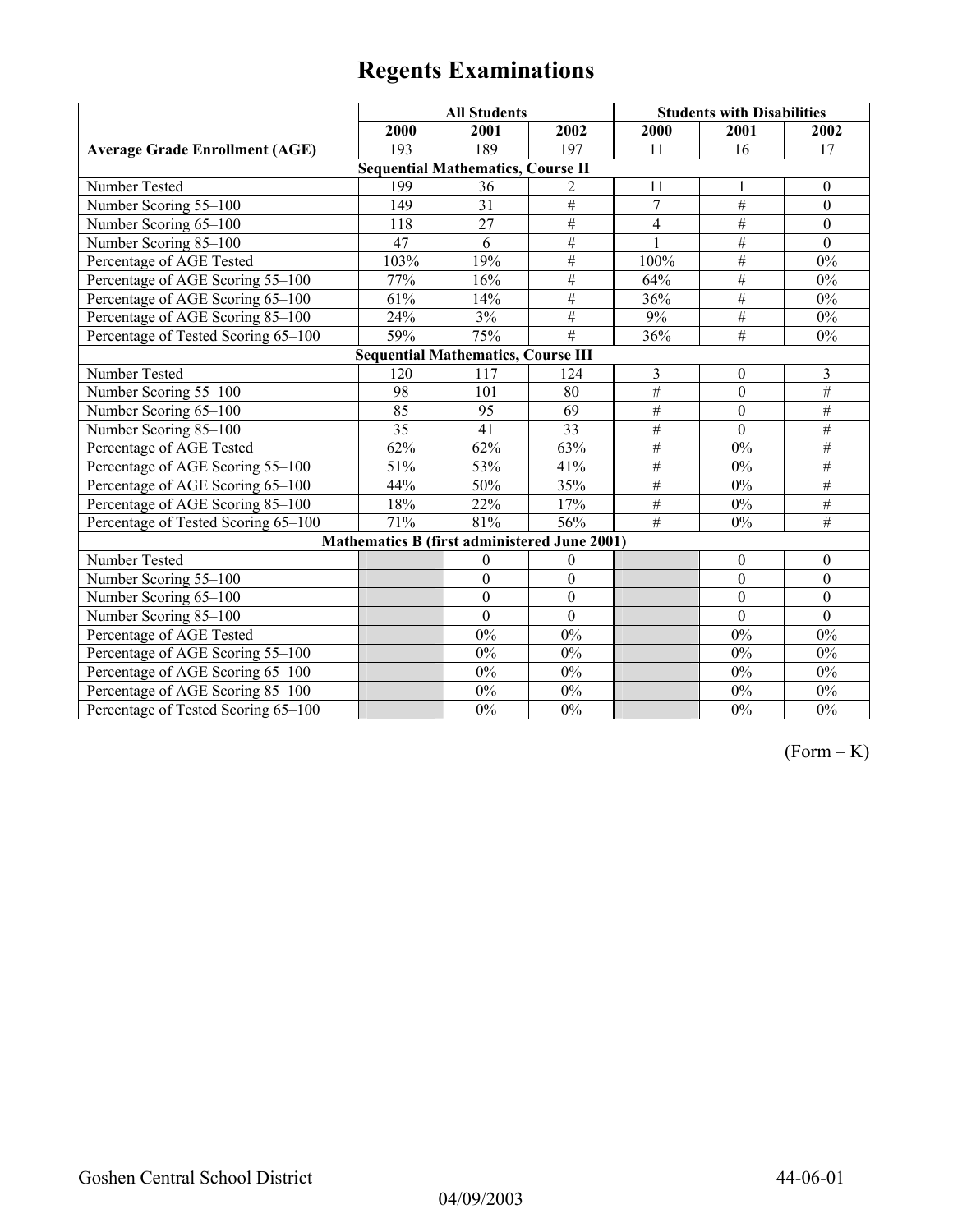|                                                 | <b>All Students</b> |                  |                                                   | <b>Students with Disabilities</b> |                  |              |  |  |
|-------------------------------------------------|---------------------|------------------|---------------------------------------------------|-----------------------------------|------------------|--------------|--|--|
|                                                 | 2000                | 2001             | 2002                                              | 2000                              | 2001             | 2002         |  |  |
| <b>Average Grade Enrollment (AGE)</b>           | 193                 | 189              | 197                                               | 11                                | 16               | 17           |  |  |
|                                                 |                     |                  | Earth Science (last administered January 2001)    |                                   |                  |              |  |  |
| Number Tested                                   | $\Omega$            | $\Omega$         |                                                   | $\theta$                          | $\theta$         |              |  |  |
| Number Scoring 55-100                           | $\mathbf{0}$        | $\mathbf{0}$     |                                                   | $\theta$                          | $\mathbf{0}$     |              |  |  |
| Number Scoring 65-100                           | $\theta$            | $\boldsymbol{0}$ |                                                   | $\theta$                          | $\mathbf{0}$     |              |  |  |
| Number Scoring 85-100                           | $\theta$            | $\mathbf{0}$     |                                                   | $\Omega$                          | $\Omega$         |              |  |  |
| Percentage of AGE Tested                        | 0%                  | 0%               |                                                   | 0%                                | 0%               |              |  |  |
| Percentage of AGE Scoring 55-100                | 0%                  | 0%               |                                                   | 0%                                | 0%               |              |  |  |
| Percentage of AGE Scoring 65-100                | $0\%$               | $0\%$            |                                                   | $0\%$                             | $0\%$            |              |  |  |
| Percentage of AGE Scoring 85-100                | $0\%$               | $0\%$            |                                                   | $0\%$                             | $0\%$            |              |  |  |
| Percentage of Tested Scoring 65-100             | $0\%$               | 0%               |                                                   | $0\%$                             | 0%               |              |  |  |
| <b>Biology (last administered January 2001)</b> |                     |                  |                                                   |                                   |                  |              |  |  |
| Number Tested                                   | 201                 | 16               |                                                   | $8\,$                             |                  |              |  |  |
| Number Scoring 55-100                           | 193                 | 15               |                                                   | $\overline{4}$                    | $\#$             |              |  |  |
| Number Scoring 65-100                           | 159                 | $\overline{7}$   |                                                   | $\theta$                          | $\#$             |              |  |  |
| Number Scoring 85-100                           | 49                  | $\mathbf{1}$     |                                                   | $\overline{0}$                    | $\overline{\#}$  |              |  |  |
| Percentage of AGE Tested                        | 104%                | 8%               |                                                   | 73%                               | #                |              |  |  |
| Percentage of AGE Scoring 55-100                | 100%                | 8%               |                                                   | 36%                               | #                |              |  |  |
| Percentage of AGE Scoring 65-100                | 82%                 | 4%               |                                                   | $0\%$                             | $\#$             |              |  |  |
| Percentage of AGE Scoring 85-100                | 25%                 | $1\%$            |                                                   | $0\%$                             | #                |              |  |  |
| Percentage of Tested Scoring 65-100             | 79%                 | 44%              |                                                   | $0\%$                             | $\overline{\#}$  |              |  |  |
|                                                 |                     |                  | <b>Chemistry (last administered January 2002)</b> |                                   |                  |              |  |  |
| Number Tested                                   | 92                  | 127              | 7                                                 | $\overline{4}$                    | $\boldsymbol{0}$ | $\Omega$     |  |  |
| Number Scoring 55-100                           | 86                  | 124              | $\overline{7}$                                    | $\overline{\#}$                   | $\boldsymbol{0}$ | $\theta$     |  |  |
| Number Scoring 65-100                           | 71                  | 105              | $\overline{3}$                                    | #                                 | $\boldsymbol{0}$ | $\mathbf{0}$ |  |  |
| Number Scoring 85-100                           | 25                  | 41               | $\mathbf{0}$                                      | $\overline{\#}$                   | $\mathbf{0}$     | $\mathbf{0}$ |  |  |
| Percentage of AGE Tested                        | 48%                 | 67%              | 4%                                                | #                                 | $0\%$            | 0%           |  |  |
| Percentage of AGE Scoring 55-100                | 45%                 | 66%              | 4%                                                | #                                 | $0\%$            | $0\%$        |  |  |
| Percentage of AGE Scoring 65-100                | 37%                 | 56%              | 2%                                                | #                                 | $0\%$            | 0%           |  |  |
| Percentage of AGE Scoring 85-100                | 13%                 | 22%              | $0\%$                                             | $\overline{\#}$                   | $0\%$            | $0\%$        |  |  |
| Percentage of Tested Scoring 65-100             | 77%                 | 83%              | 43%                                               | $\overline{\#}$                   | $0\%$            | $0\%$        |  |  |

 $(Form - L)$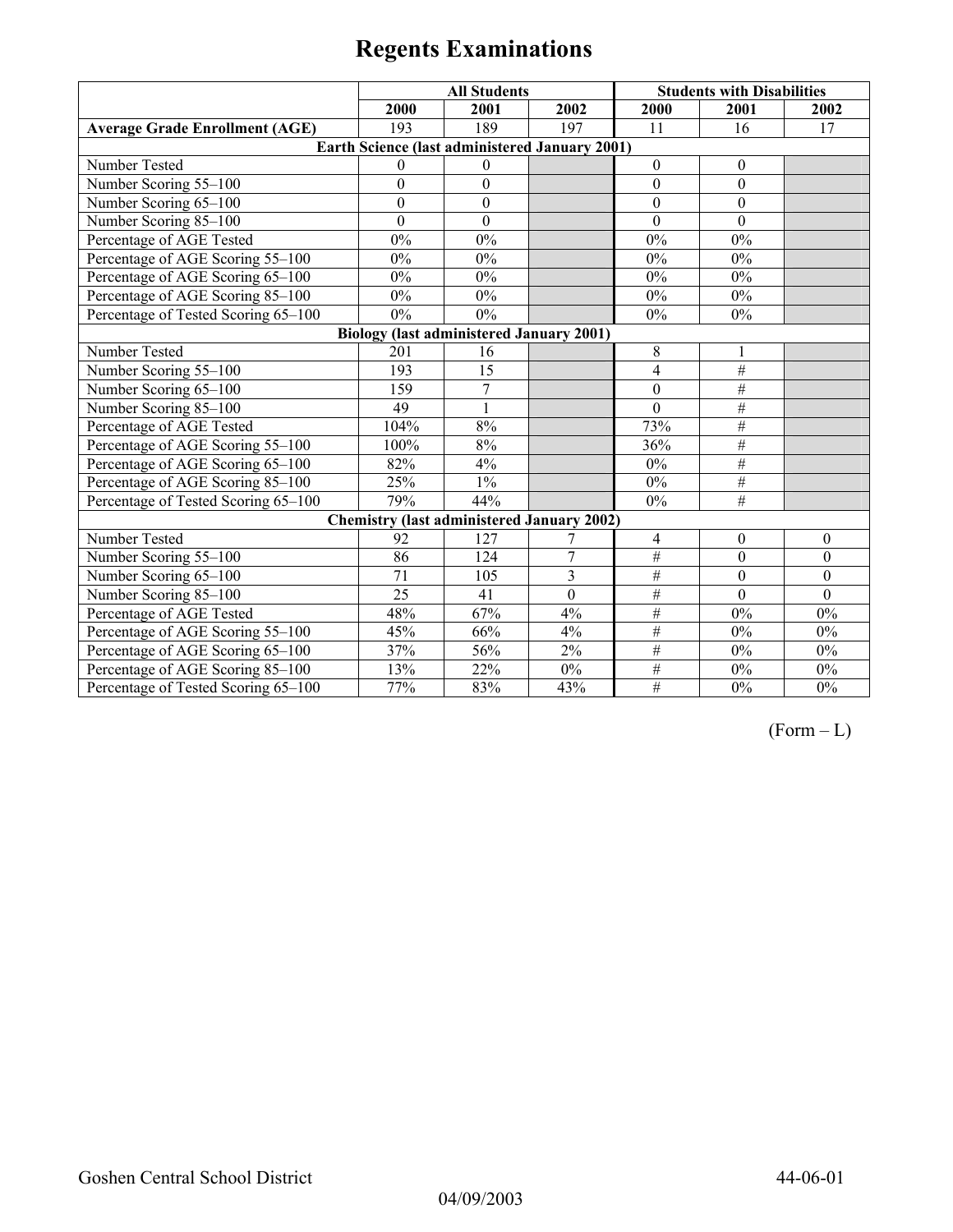|                                                           | <b>All Students</b> |                                                                |                 |                  | <b>Students with Disabilities</b> |                  |  |
|-----------------------------------------------------------|---------------------|----------------------------------------------------------------|-----------------|------------------|-----------------------------------|------------------|--|
|                                                           | 2000                | 2001                                                           | 2002            | 2000             | 2001                              | 2002             |  |
| <b>Average Grade Enrollment (AGE)</b>                     | 193                 | 189                                                            | 197             | 11               | 16                                | 17               |  |
|                                                           |                     | Physics (last administered January 2002)                       |                 |                  |                                   |                  |  |
| Number Tested                                             | 63                  | 43                                                             | 4               | $\boldsymbol{0}$ | $\boldsymbol{0}$                  | $\boldsymbol{0}$ |  |
| Number Scoring 55-100                                     | 60                  | 41                                                             | $\#$            | $\overline{0}$   | $\mathbf{0}$                      | $\mathbf{0}$     |  |
| Number Scoring 65-100                                     | 53                  | 35                                                             | $\overline{\#}$ | $\boldsymbol{0}$ | $\boldsymbol{0}$                  | $\boldsymbol{0}$ |  |
| Number Scoring 85-100                                     | 14                  | 18                                                             | $\#$            | $\Omega$         | $\Omega$                          | $\theta$         |  |
| Percentage of AGE Tested                                  | 33%                 | 23%                                                            | #               | 0%               | 0%                                | $0\%$            |  |
| Percentage of AGE Scoring 55-100                          | 31%                 | 22%                                                            | $\overline{\#}$ | 0%               | 0%                                | $0\%$            |  |
| Percentage of AGE Scoring 65-100                          | 27%                 | 19%                                                            | $\#$            | $0\%$            | $0\%$                             | $0\%$            |  |
| Percentage of AGE Scoring 85-100                          | 7%                  | 10%                                                            | $\#$            | $0\%$            | $0\%$                             | $0\%$            |  |
| Percentage of Tested Scoring 65-100                       | 84%                 | 81%                                                            | $\overline{H}$  | $0\%$            | 0%                                | 0%               |  |
| Physical Setting/Chemistry (first administered June 2002) |                     |                                                                |                 |                  |                                   |                  |  |
| Number Tested                                             |                     |                                                                | 116             |                  |                                   | $\overline{2}$   |  |
| Number Scoring 55-100                                     |                     |                                                                | 106             |                  |                                   | #                |  |
| Number Scoring 65-100                                     |                     |                                                                | 70              |                  |                                   | $\#$             |  |
| Number Scoring 85-100                                     |                     |                                                                | $\overline{15}$ |                  |                                   | $\#$             |  |
| Percentage of AGE Tested                                  |                     |                                                                | 59%             |                  |                                   | #                |  |
| Percentage of AGE Scoring 55-100                          |                     |                                                                | 54%             |                  |                                   | $\#$             |  |
| Percentage of AGE Scoring 65-100                          |                     |                                                                | 36%             |                  |                                   | #                |  |
| Percentage of AGE Scoring 85-100                          |                     |                                                                | $8\%$           |                  |                                   | $\#$             |  |
| Percentage of Tested Scoring 65-100                       |                     |                                                                | 60%             |                  |                                   | #                |  |
|                                                           |                     | <b>Physical Setting/Physics (first administered June 2002)</b> |                 |                  |                                   |                  |  |
| Number Tested                                             |                     |                                                                | 75              |                  |                                   | $\theta$         |  |
| Number Scoring 55-100                                     |                     |                                                                | $\overline{54}$ |                  |                                   | $\overline{0}$   |  |
| Number Scoring 65-100                                     |                     |                                                                | 37              |                  |                                   | $\boldsymbol{0}$ |  |
| Number Scoring 85-100                                     |                     |                                                                | 6               |                  |                                   | $\theta$         |  |
| Percentage of AGE Tested                                  |                     |                                                                | 38%             |                  |                                   | $0\%$            |  |
| Percentage of AGE Scoring 55-100                          |                     |                                                                | 27%             |                  |                                   | 0%               |  |
| Percentage of AGE Scoring 65-100                          |                     |                                                                | 19%             |                  |                                   | $0\%$            |  |
| Percentage of AGE Scoring 85-100                          |                     |                                                                | 3%              |                  |                                   | $0\%$            |  |
| Percentage of Tested Scoring 65-100                       |                     |                                                                | 49%             |                  |                                   | 0%               |  |

(Form – M)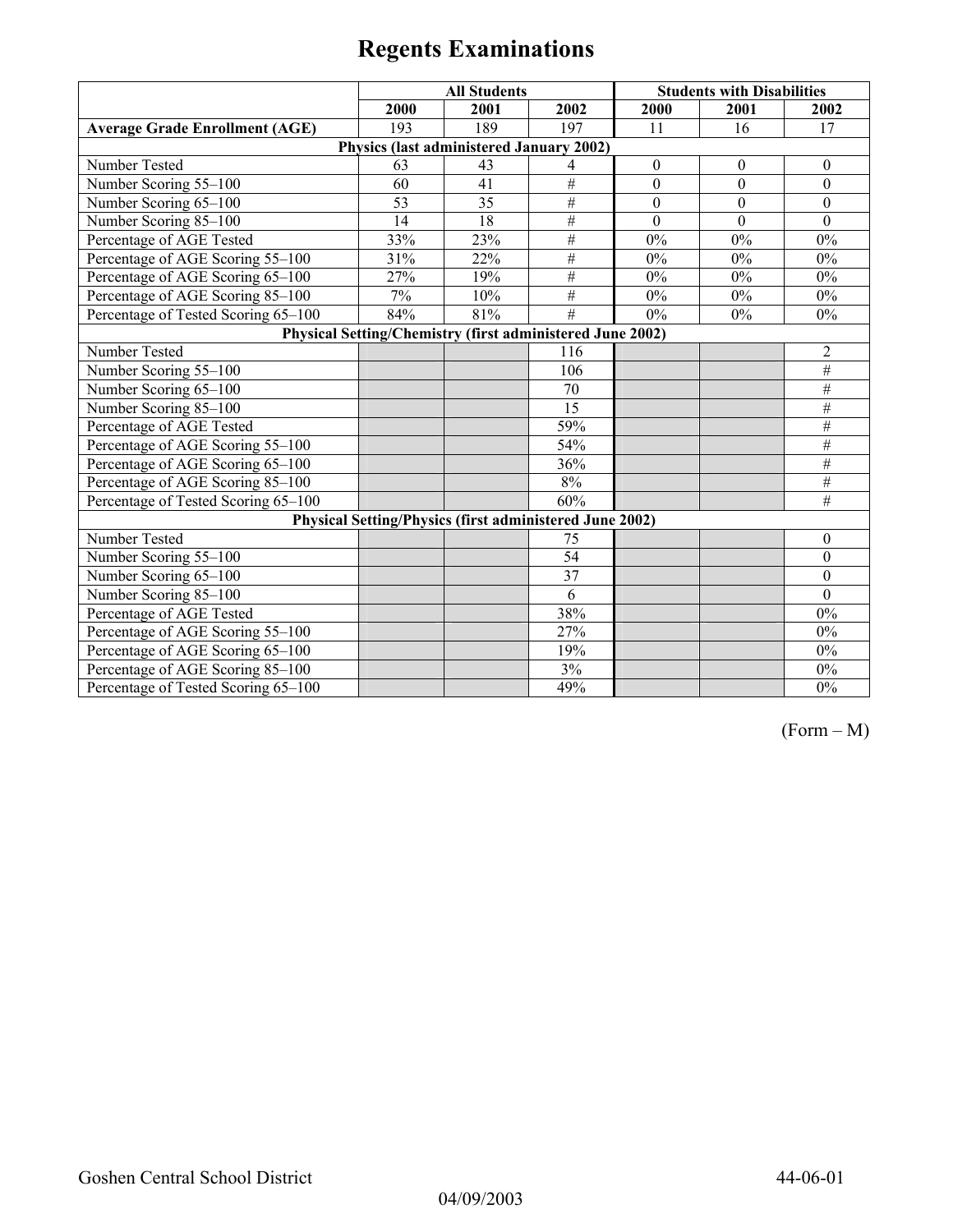## **Introduction to Occupations Examination**

|                                   | 1999–2000         |           |            | 2000–2001 | $2001 - 2002$     |           |
|-----------------------------------|-------------------|-----------|------------|-----------|-------------------|-----------|
|                                   | <b>No. Tested</b> | % Passing | No. Tested | % Passing | <b>No. Tested</b> | % Passing |
| <b>General-Education Students</b> |                   | $0\%$     |            | $0\%$     |                   |           |
| <b>Students with Disabilities</b> |                   | $0\%$     |            | $0\%$     |                   | 0%        |

On school reports, 1999–2000 and 2000–2001 data are for all students with disabilities enrolled in the school. District reports contain data for all students with disabilities enrolled in the district for the 1999–2000, 2000–2001, and 2001–2002 school years.

## **Elementary-Level Social Studies**

|                 |                                   | <b>Number</b><br><b>Tested</b> | $%$ at<br><b>Level 1</b> | $%$ at<br><b>Level 2</b> | $%$ at<br>Level 3 | $%$ at<br><b>Level 4</b> |
|-----------------|-----------------------------------|--------------------------------|--------------------------|--------------------------|-------------------|--------------------------|
|                 | <b>General-Education Students</b> | 229                            | $2\%$                    | $2\%$                    | 58%               | 39%                      |
| <b>Nov 2001</b> | <b>Students with Disabilities</b> | 14                             | 21%                      | $0\%$                    | 71%               | 7%                       |
|                 | All Students                      | 243                            | 3%                       | 2%                       | 58%               | 37%                      |

## **Middle-Level Social Studies**

|                  |                                   | Number<br><b>Tested</b> | $%$ at<br>Level 1 | $%$ at<br>Level 2 | $%$ at<br>Level 3 | $%$ at<br><b>Level 4</b> |
|------------------|-----------------------------------|-------------------------|-------------------|-------------------|-------------------|--------------------------|
|                  | <b>General-Education Students</b> | 198                     | $1\%$             | 10%               | 68%               | 22%                      |
| <b>June 2002</b> | <b>Students with Disabilities</b> | 18                      | $0\%$             | 56%               | 44%               | $0\%$                    |
|                  | All Students                      | 216                     | $0\%$             | 13%               | 66%               | 20%                      |

 $(Form - N)$